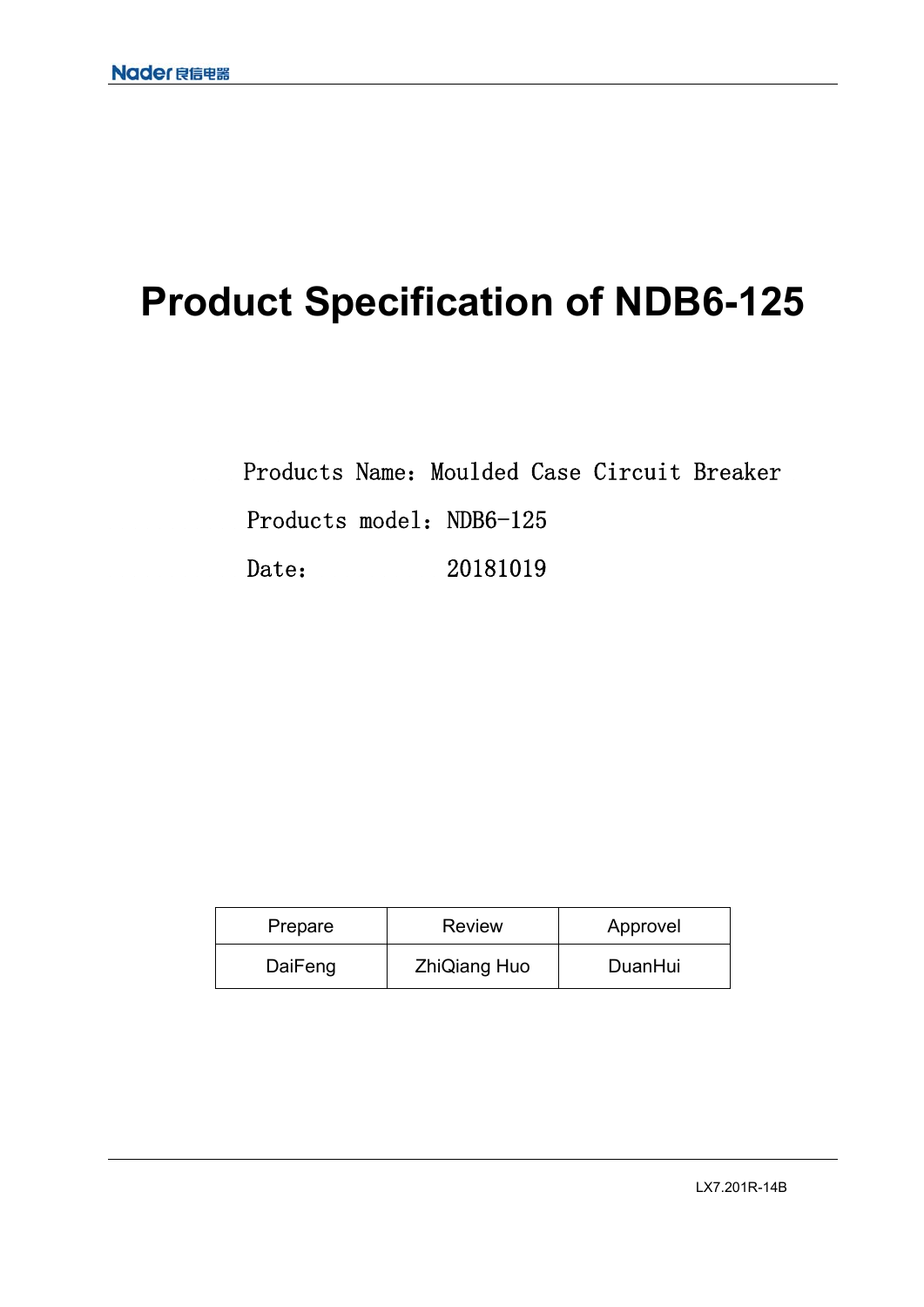| Nader 良信电器 | Name  | <b>Product Specifications</b> | <b>Number</b> | NDT2930125 |
|------------|-------|-------------------------------|---------------|------------|
|            | Model | <b>NDB6-125</b>               | Version       |            |
|            |       | <b>MCCB</b>                   | Date          | 20181019   |

# Revision record

| Version          | Revise contents  | Revision date    | Reviser  |
|------------------|------------------|------------------|----------|
| $\boldsymbol{0}$ | Initial issue    | 20160126         | Heng Ke  |
| $\mathbf{1}$     | The new standard | 20160906         | Heng Ke  |
| $\sqrt{2}$       | Upgrade          | $2018 - 10 - 19$ | Feng Dai |
|                  |                  |                  |          |
|                  |                  |                  |          |
|                  |                  |                  |          |
|                  |                  |                  |          |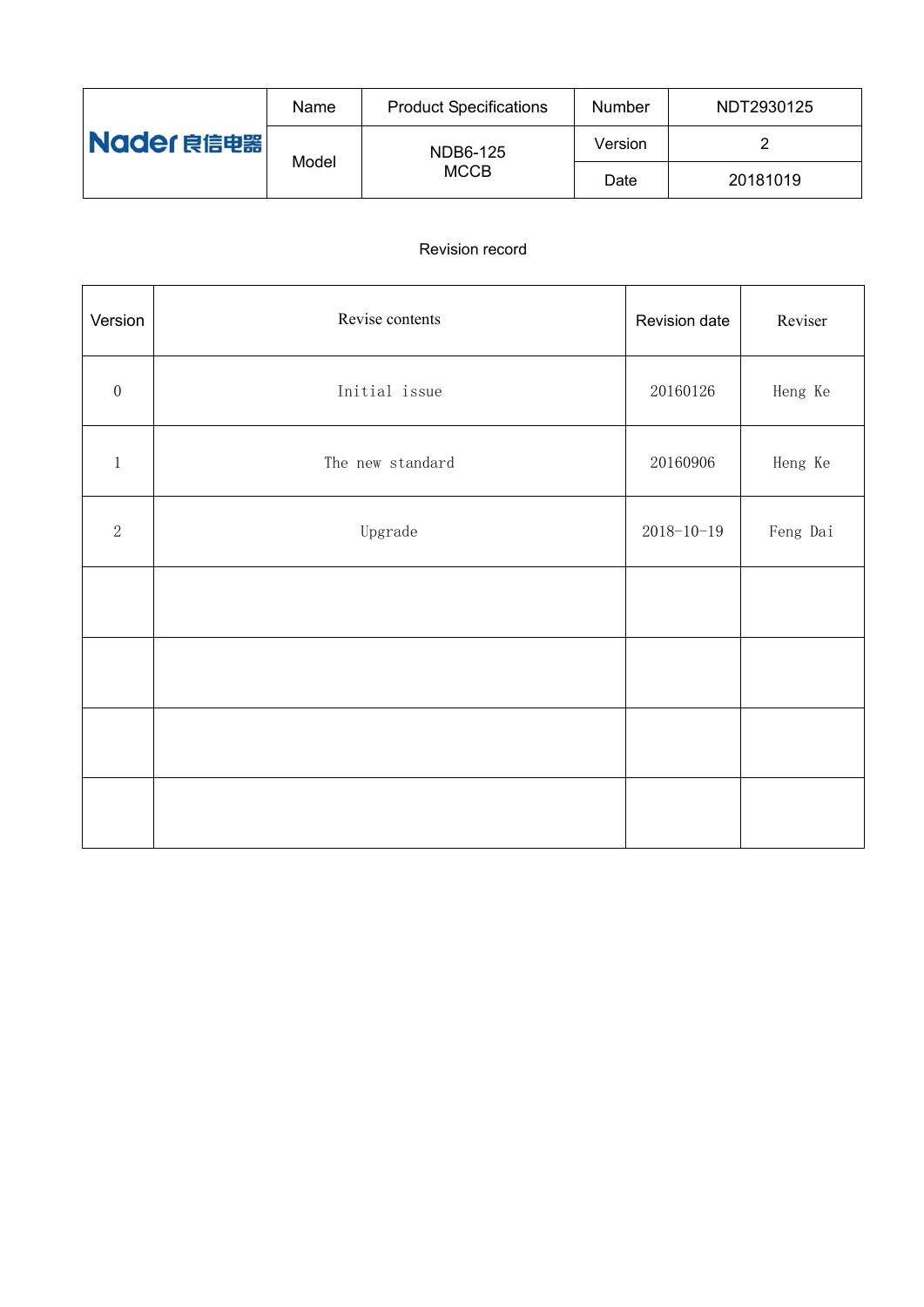| Doc.<br>Code | NDT2930125 | ersion |  | <b>Issue Date</b> | 181019<br>201 |
|--------------|------------|--------|--|-------------------|---------------|
|--------------|------------|--------|--|-------------------|---------------|

## 1、Applicable scope and purpose

- ●Short -circuit protection
- ●Over-load protection
- ●Control
- ●Isolation

NDB6-125 breaker is also wildly used in the final distribution of solar, industry, buildings ,energy, telecom and infrastructure sectors.

#### 2、Picture:









1P product 2P product 3P product 4P product

3、Model and implication:



- 4、Main technical specification
- electric parameter
- Rated working voltage :AC230V/240V(1P),AC400/415V(2P,3P,4P)
- Rated current:C: 63A,80A,100A,125A

D: 63A, 80A, 100A

○ Rated breaking capacity : Rated operating short circuit capacity:Ics=7.5kA

Rated ultimate breaking capacity: Icu=15kA

○ Impulse voltage endurance : 4kV

Rated nominal insulation voltage:1000V

- Application category : A
- Isolation function
- Practical breaking instructions
- View window within the green identification said contact in the off position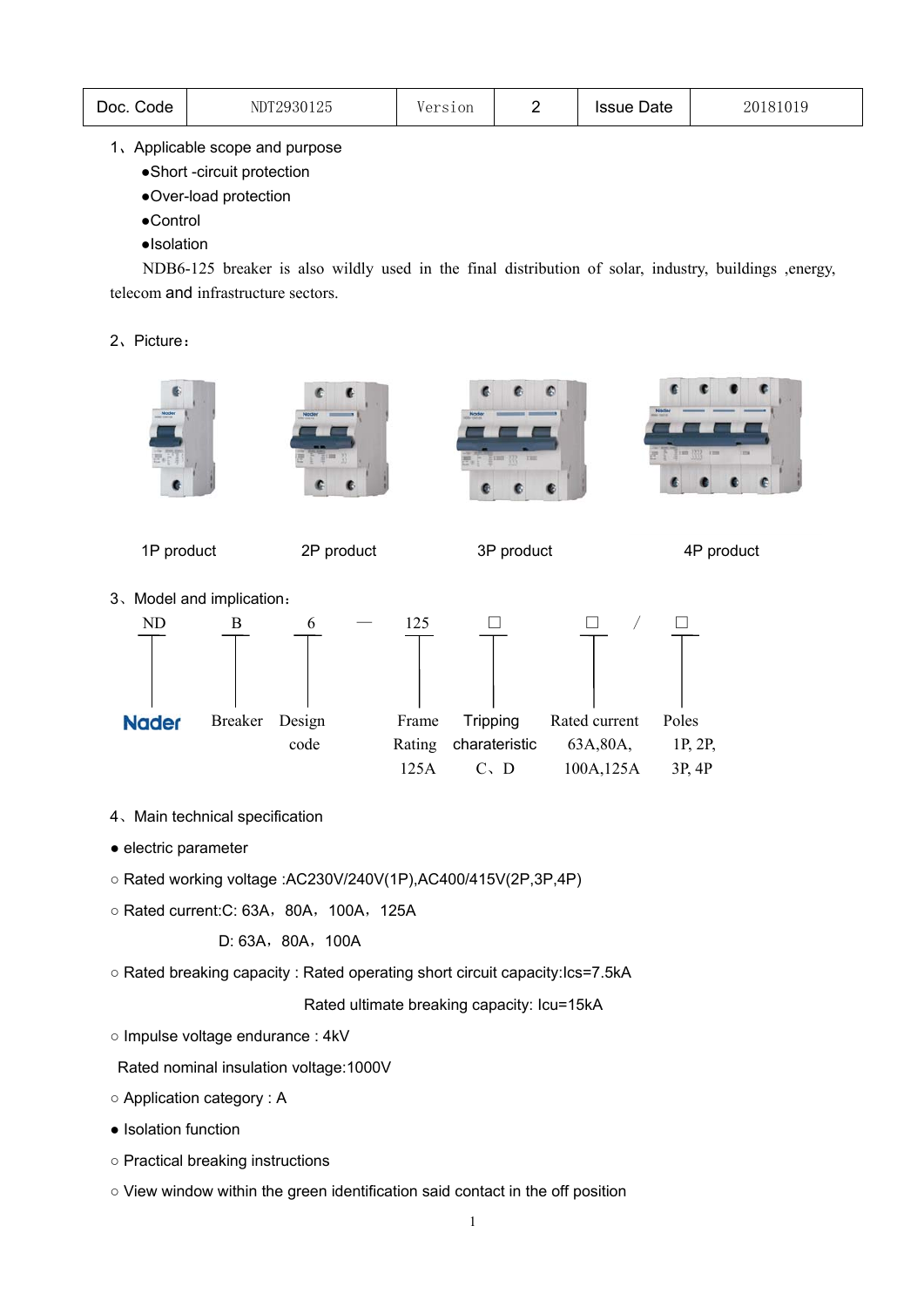| Doc.<br>Code | NDT2930125 | Version |  | <b>Issue Date</b> | 20181019 |
|--------------|------------|---------|--|-------------------|----------|
|--------------|------------|---------|--|-------------------|----------|

- Mechanical life: 10000 times;
- Wiring: Tunnel type terminal;
- $\bullet$  10 mm<sup>2</sup> 50 mm<sup>2</sup> conducting wire.
- ●Standards and Certificates
- ○GB/T 14048.2、IEC 60947-2
- Environmental requirements: RoHS
- 5、Normal working environment
- ●ambient temperature:-40℃~+70℃
- ●Air relative humidity:≤95%
- ●height:≤2000m
- ●pollution degree :3
- service place without significant vibration and impact
- 6. Tripping characteristic
- C type curve
- Protect normal load and distribution wirecable
- rated current:63A、80A、100A、125A
- $\circ$  tripping characteristic: The instantaneous tripping range 8In (1 $\pm$ 20%)
- D type curve
- o Protect starting current big impact load (Such as motor, transformer)
- o rated current: 63A、80A、100A
- $\circ$  tripping characteristic: The instantaneous tripping rang 12In (1 $\pm$ 20%)







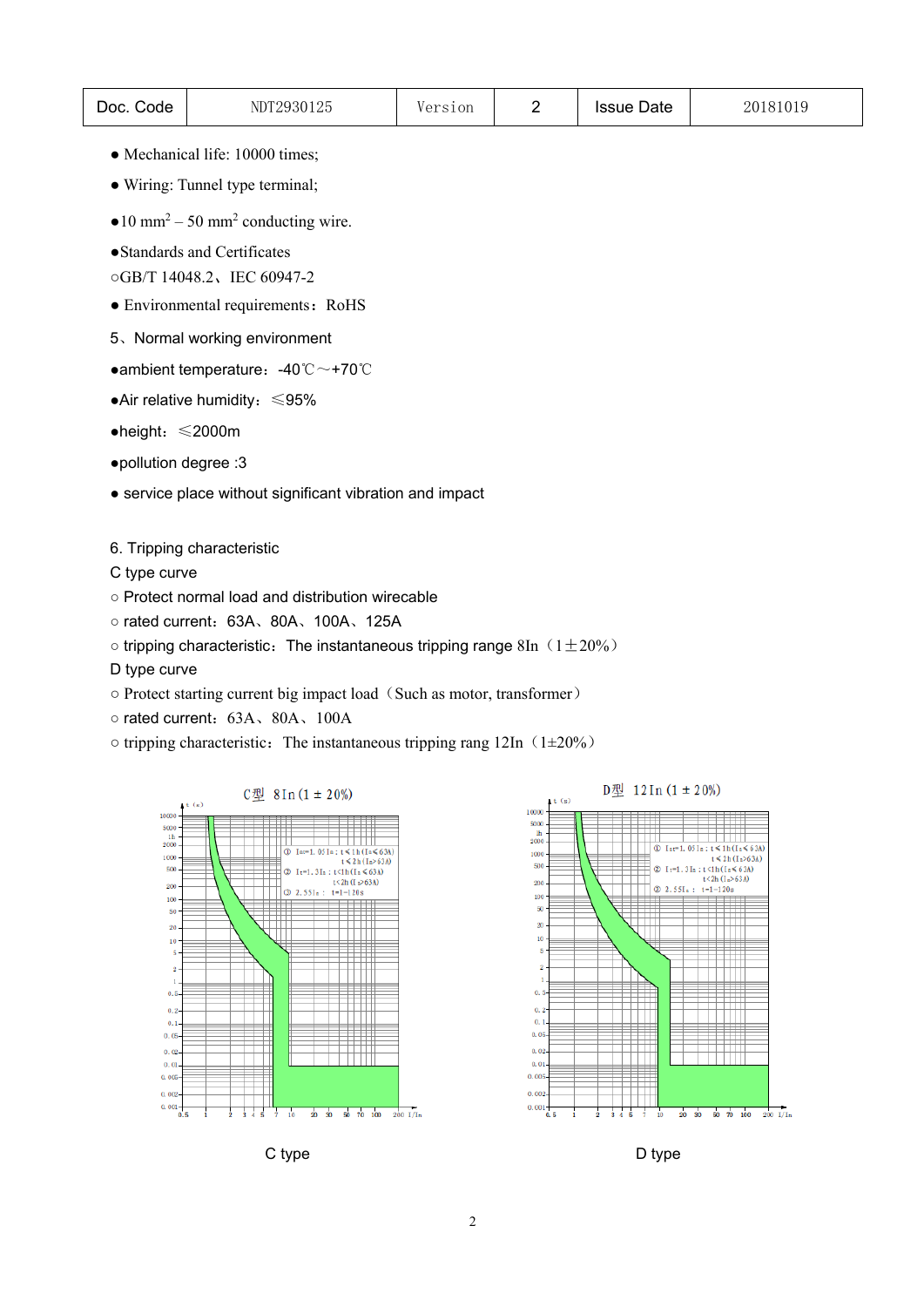| Doc.<br>odeٽ | NDT2930125 | ersion |  | <b>Issue Date</b> | 20181019 |
|--------------|------------|--------|--|-------------------|----------|
|--------------|------------|--------|--|-------------------|----------|

7、Outline dimensions





 $91.2 \pm 0.8$ 

36 ±0.4

o

 $\widehat{\widehat{\phantom{m}}}$ 

ŧР

m

MOOS







⊫

ᅴ

╠

 $24.3 + 0.3$ 





Ô

Ô

 $\mathop{\mathscr{O}}\limits^{\textcircled{\tiny{\complement}}\, \textcirc}$ 

45 ±0.4







## 8、Mounting

€

Œ

Modular construction, can be installed in TH35mm x 7.5 standard guide rail

## 9、Packing storage

quantity (1P product: 9PCS/box, 2P product: 4PCS/box, 3P product: 3PCS/box, 4P product: 2PCS/box),